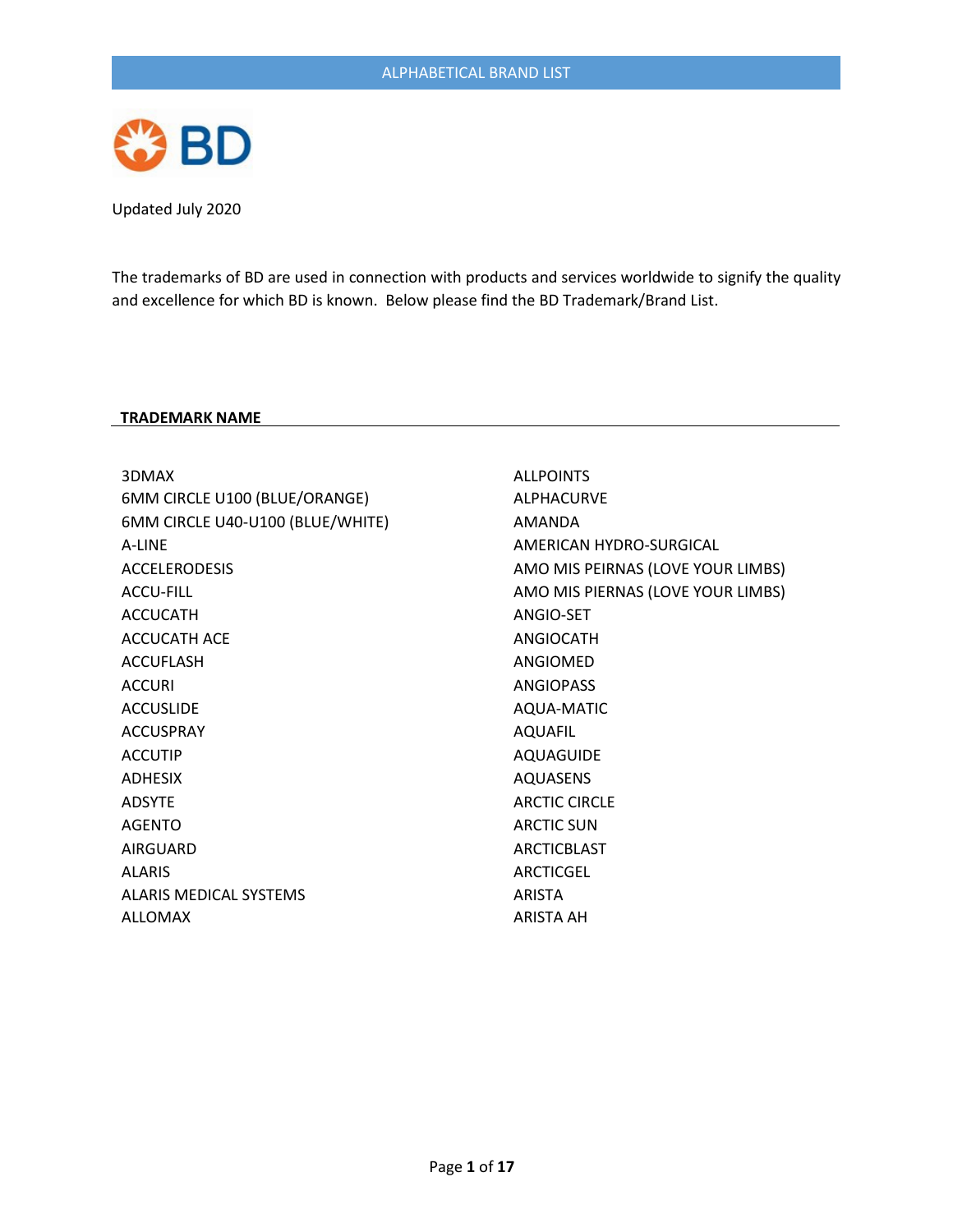

ARTGLIDE ASEPTO ASPIRA ASPIREX ASSESSMENT ADVANTAGE ATLAS AURORA AUTOCELL AUTOGUARD AUTOPAP AUTOSCEPTOR AUTOSHIELD DUO AUTOVAC AVITENE B-D B-D AUTOLANCE B-D LO-DOSE B-D ULTRA-FINE B.S.U. BACT-PLATE BACTEC BACTEC MGIT BACTEC PLUS PRIME BACULOGOLD BANTAM BARCODA BARD BARD ACADEMY BARD CAPSURE BARD COMFORTGLIDE BARD COMPOUND BARD DEVELOP BARD DIDACT BARD FIXT BARD FLEXURA BARD LIFESTENT BARD MAX-CORE

BARD MICROSHEATH BARD PERFIX BARD RESTORE BARD S.A.F.E. BARD SCIENCE BEHIND OUTCOMES BARD STATLOCK BARD TROPHIC PILL BARD VERTUS BARDAM BARDCO BARDEX BARDIA BARDIA PLUS BARDIC BARDPORT BARDSCAN BARDTRAY BARRICOR BBL BBL LITREPAK BBLCRYSTAL BD BD ACCUSPRAY BD ALARIS BD ANALYTIC ADVANTAGE BD ANGIOCATH BD ASSURITY LINC BD AUTOGUARD BD AUTOSHIELD BD BACTEC BD BACTEC FX BD BACTEC MGIT BD BACTO BD BBL BD BBL CRYSTAL BD BBL CULTURESWAB BD BBL ISOVITALEX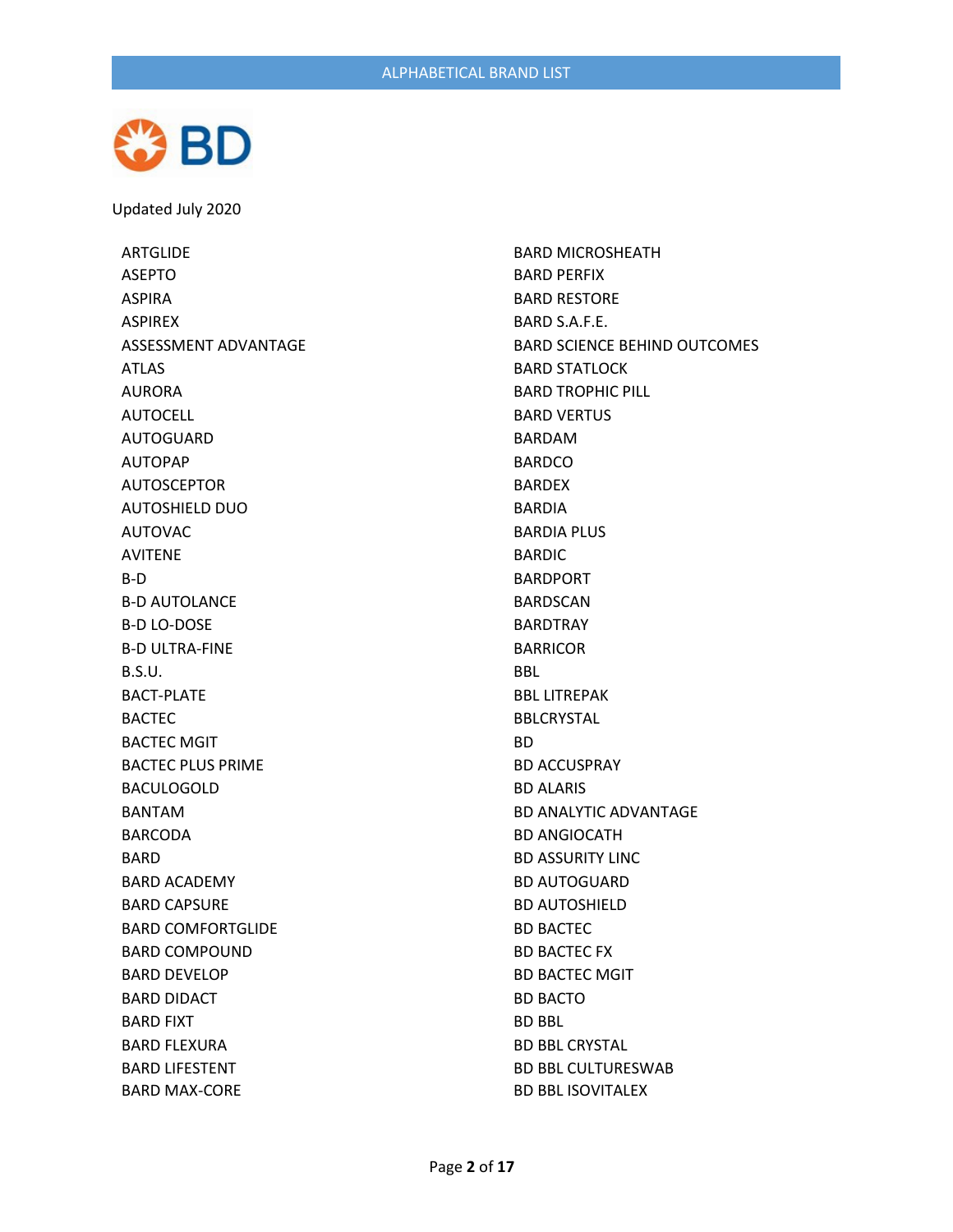

BD BBL MYCOPREP BD BBL SENSI-DISC BD BEAWARE BD BODYGUARD BD BRIIGHT BD CALIBRITE BD CARE, AT THE HEART OF YOUR LAB BD CATHENA AUTOGUARD BD CATHENA MULTIGUARD BD CATO BD CBA FLEX BD CHLORAPREP BD CHLORASHIELD BD CLIC BD CONNECTA BD COR BD CUE BD DIFCO BD DURASAFE PLUS BD DURASHIELD BD EASYFLOW BD ECLIPSE BD ECOFINITY BD EFFIVAX BD ELIENCE BD EMERALD BD EVOLVE BD FACS BD FACSCANTO BD FACSCONNECT BD FACSDIVA BD FACSDUET BD FACSELECT BD FACSFLOW BD FACSFOCUS BD FACSFREE BD FACSLAB

BD FACSLYRIC BD FACSMELODY BD FACSPRESTO BD FACSSEQ BD FACSVIA BD FACSVULCAN BD FACSYMPHONY BD FLOWSMART BD FOX BD GASPAK EZ BD HALO ONE BD HEALTHSIGHT BD HEMOGARD BD HORIZON BRILLIANT BD HORIZON BRILLIANT VIOLET BD HYLOK BD HYPAK BD HYPAK PHYSIOLIS BD HYPOINT BD INSYTE BD INSYTE CATHENA BD INTEGRA BD INTELLIPORT BD INTIMA II PLUS BD INTRASURE BD KIESTRA BD KIESTRA APLEXYS BD KIESTRA OPTIS BD LAB EFFICIENCY PROGRAM BD LABORATORY CONSULTING SERVICES BD LEUCOCOUNT BD LIBERTAS BD LOGO SENSICA BD LUER-LOK BD MAKE IT SAFE BD MAX BD MEDMINED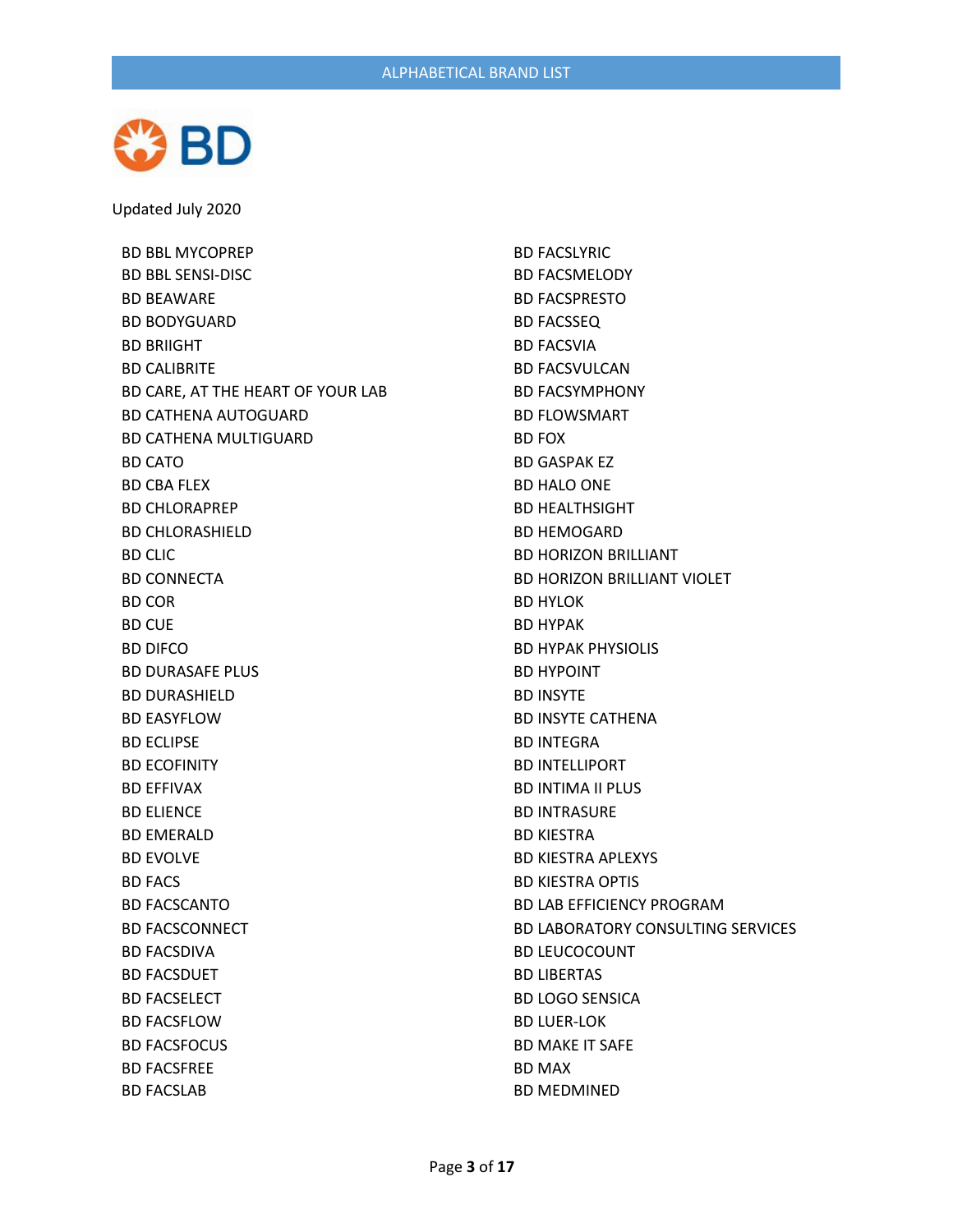

BD MGIT BD MICRO-FINE BD MICRO-FINE PLUS BD MICRO-FINE PLUS DEMI BD MICRO-FINE ULTRA BD MICROTAINER BD MULTI-CHECK BD MULTIGUARD BD MULTITEST BD NANO BD NEOFLON BD NEOPAK BD NEOPAK XTRAFLOW BD NEXIVA BD NEXIVA DIFFUSICS BD ONCLARITY BD ONEFLOW BD OPTI-FINE BD OPTIBUILD BD OPTIMA BD ORALPAK BD PARTNERPATH BD PEGASUS PLUS BD PERFUSION BD PHASEAL BD PHOENIX BD PHOENIXSPEC BD PHYSIOJECT BD PLASTIPAK BD PLASTISET BD POSIFLUSH BD PRECISIONGLIDE BD PREPMATE BD PREPSTAIN BD PRESET BD PREVENTIS BD PRIME

BD PROBETEC BD PRONTO BD PUREHUB BD PURPREP BD Q-SYTE BD QUIKHEEL BD RHAPSODY BD ROWA VPOINT BD RX BD SAF-T-INTIMA BD SAFEASSIST BD SAFETY-LOK BD SAFETYGLIDE BD SECURE BD SENTRY BD SIGNATURE SOLUTIONS BD SIMPLIST BD SMARTFLOW BD SOLOMED BD SOLOSHOT BD SOLOSHOT MINI BD SOLUVIA BD SST BD STEMFLOW BD STERIFILL ADVANCE BD STERIFILL GSI BD STERIFILL S-LOK BD STERIFILL SCF BD STRIVE BD SUREPATH BD SUREVALUE BD T&T BD TAXO BD TOTALYS BD TREK BD TRITEST BD TRUCOUNT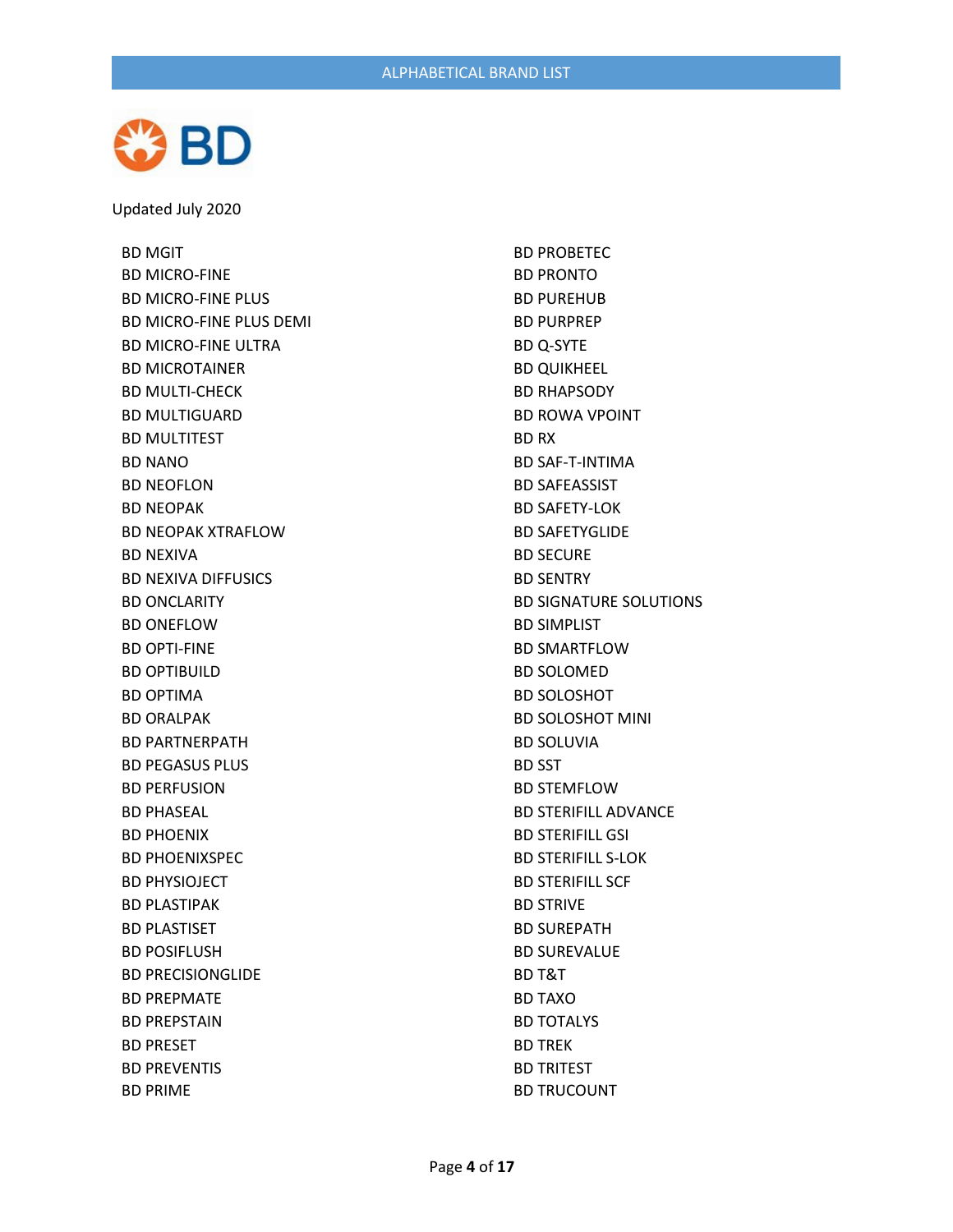

BD ULTRA-FINE BD ULTRA-FINE 6MM BD ULTRASAFE BD ULTRASAFE PLUS BD UNIJECT BD VACU NEWS BD VACUTAINER BD VACUTAINER ACCUSTAT BD VACUTAINER BARRICOR BD VACUTAINER ECLIPSE SIGNAL BD VACUTAINER ECLIPSE ULTRA FILL BD VACUTAINER ECLIPSE ULTRAFILL BD VACUTAINER INSTRUCT BD VACUTAINER ULTRATOUCH BD VALIDO BD VEO BD VERITOR BD VIALON BD VIPER BD VISIOGUARD BD VYSTRA BD WAVELINQ BD WHITACRE BD XSI BDPROBETEC BECTON DICKINSON CMV SCAN BECTON DICKINSON CMVSCAN BECTON DICKINSON FACS BECTON DICKINSON MULTI-CLONE BECTON DICKINSON TRANSFORM BECTON DICKINSON VACUTAINER SYSTEMS BIO-BAG BIOBLOC BIOCATH BIOLEX BIOPTY-CUT BIOXON

BLEED-X BLUE SCOUT BODYCOMM BODYGUARD BODYSET BODYSOFT BRACHYSOURCE BRACHYSTAR BREVIA BROMOSULFALEINA BROMSULPHALEIN BROVIAC C.A.T.O. C6 FLOW CYTOMETER **CALIBRITE** CAMPY POUCH CAMPYPAK CAPELLA CAPSURE CAPTUREX CARBOFLO CAREFLOW CAREFUSION CATERPILLAR CATHENA CATO CATOPAHN FIGURATIVE CATOPAN FIGURATIVE CATOPAN TEXT CDT CEFINASE **CELLFIT CENTROVENA CENTURION CHECKER CHESBROUGH** CHLORAPREP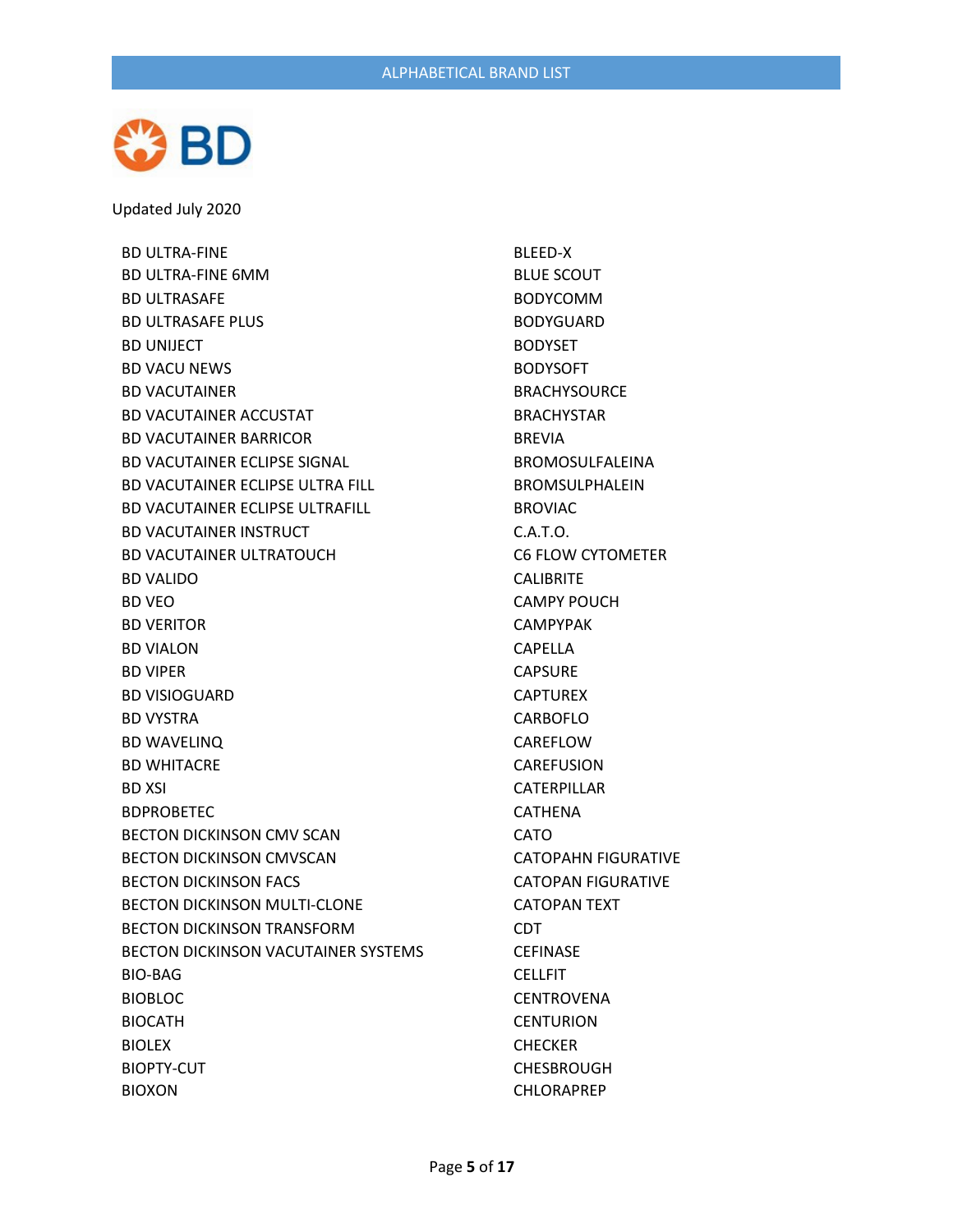

CHLORAPREP MAX-TINT ORANGE CHLORASHIELD CHOLANGIOCATH CHROMA-LINE **CHRONOFLEX** CLEAN-CATH CLEANACCESS CLEANGLIDE CLEANSLEEVE CLEAR ADVANTAGE SPIRIT CLEARFLEX-ST CLEARPAC CLEARSTREAM TECHNOLOGIES CLEARVUE CLIPVAC CME MCKINLEY CME MEDICAL CME MEDICAL LISTEN DEVELOP DELIVER CMEXPRESS CMVSCAN COBWEB COLLAMEND COLOURVISION **COMFASURE** COMPLETE CARE COMPOSIX CONFIDENCE REDEFINED CONNECTA **CONQUEST** CORE-CHECK CORECONNECT CORNWALL CORTI-COTE COURIERLS COVERA COVERT CPT

**CRIS CRITICORE** CROSSER CRURASOFT **CRYSTAL** CRYSTALSPEC CSAMPLER CTA MEDIUM CUBIE CUE CULTURESWAB **CULTURETTE** CULTURETTE CDT CYTOFIX/CYTOPERM CYTOPEIA CYTORICH D-CUBE DAVOL DEBAKEY DECATHLON DELICATE TOUCH DENALI DENVER DERMAGENICS DESCARTEX DESTRUCLIP DIABETES CLOUD DIAMOND JAW DIAMOND TIP DIAMOND-LINE DIAMOND-POINTS DIAQUEST DIATUBE DIFCO **DIFFUSICS** DIGNISHIELD DIMENSION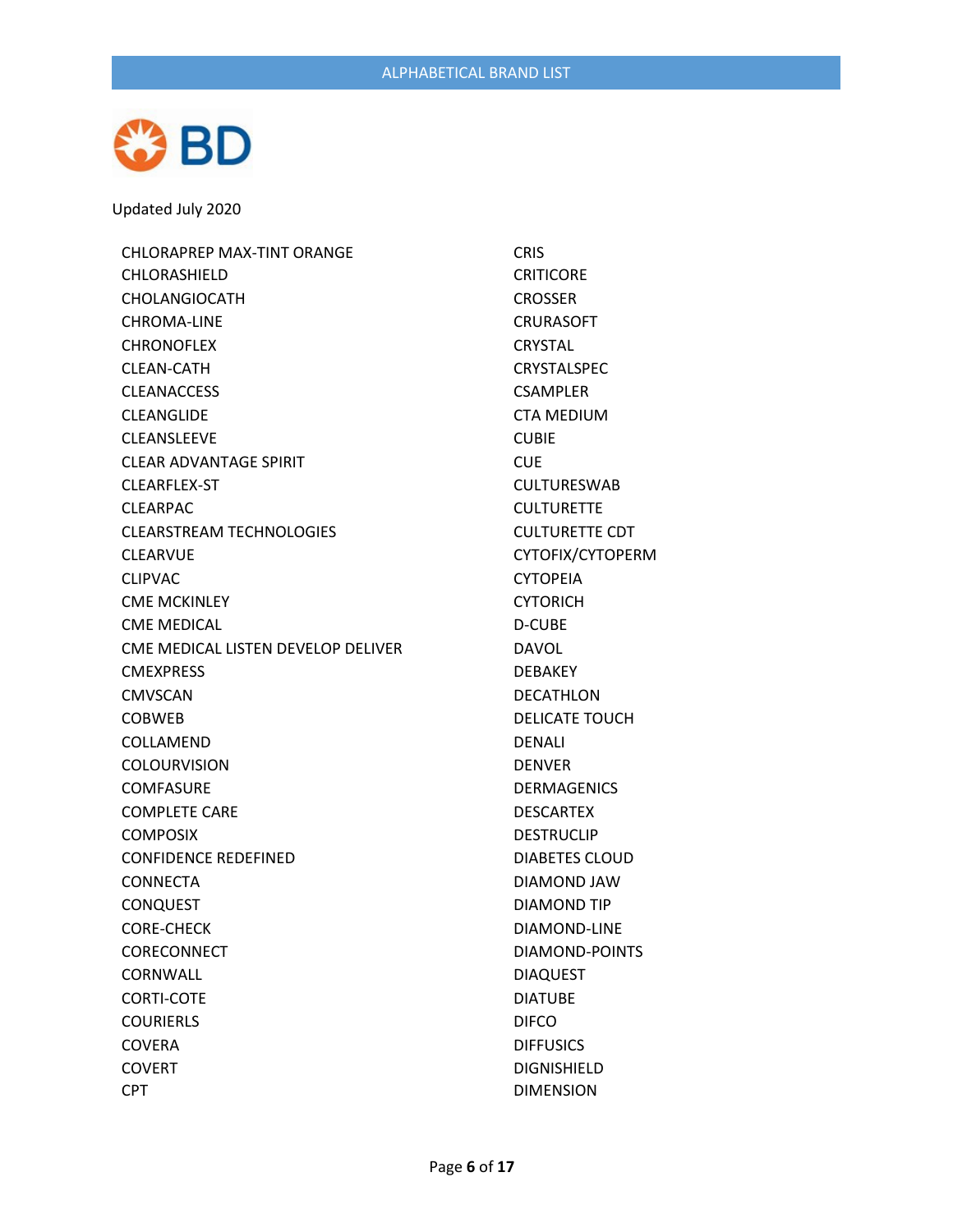

DIRECTIGEN DISCARDIT DISCARDIT II DISCARDPLUS DISPENSTIRS DISPOZ-A-BAG DISTAFLO DIVIDERA DO THE MATH DOCTILE DORADO DORSEY DOSE DRIHEP DUALATOR DUALOK DUALPEEL DUET DULEX DUO-SONIC DUOGLIDE DUOVIAL DUPEN DUPLO DURASAFE DYNAFLO E-LUMINEXX E-Z SCRUB E-Z SET E-Z-SCRUB E.LUMINEXX E3XTREME ACCESS EASYFLOW ECHO 2 ECHO 2.0 ECHO PS ECLIPSE

ECLIPSE SIGNAL EFFIVAX ELEVATION EMBO MEDICAL ENCOR ENCOR ENSPIRE ENCOR MINI ENCOR PLUS ENCOR ULTRA ENDO POOL ENDO-AVITENE ENDO-FLO ENDOAVF ENDOBEAM ENTEROTUBE EPILOR EPINET EQUISTREAM EURO PREP EVERLINQ EXCALIBUR EXIDINE EXK EXPAND 212 EXYTE EZ HUBER EZ-FLO EZ-LOK EZECTO **EZSCRUB** FACILIMIX FACS FACSARIA FACSARRAY FACSCALIBUR FACSCAN FACSCANTO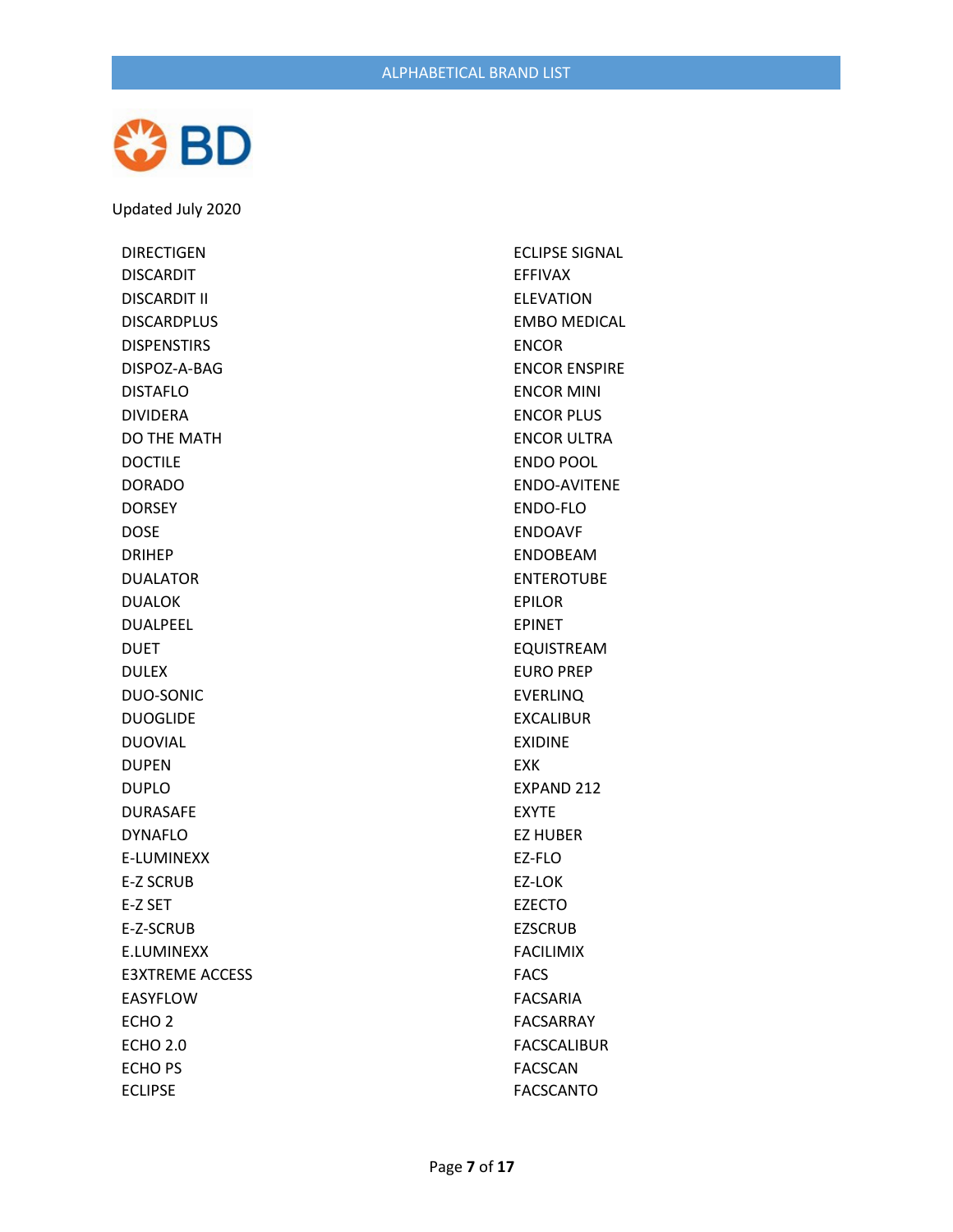

FACSCOUNT FACSEXPERT FACSVIA FASTFILL FC BLOCK FINESSE FIRST STATLOCK FIT ODC FIXT FLAIR FLASHBACK FLEXITIP FLEXITIP XL FLEXITIP XL-R FLEXURA FLEXXICON FLIP-FLO FLOCHEC FLOPRO FLOW CYTOMETRY WITHIN REACH FLOW FOR LIFE FLOWCARDIA FLOWJO FLOWMATE FLOWSMART FLUENCY FLUENCY PLUS FOCALPOINT FORTIFLEX FOX FREPP FREPP/SEPP GASPAK **GASTROTOP** GEL MARK GEL MARK ULTRA GEL MARK ULTRACOR

GENCELL GENEOHM GENESIS GEOALIGN GETTING STARTED GHIATAS GLASPAK GLIDEPATH GLIDEPATH RETRO GLIDEPATH SLIM GLISSANDO GO GOETZ GOLGIPLUG **GOLGISTOP** GROSHONG GSI GUARDIVA GUARDRAILS GYNE-FLO HALCYON HALO ONE HARDPAK HD-MULTI-PICKING HEMADERM HEMAGAUZE HEMOGARD HEMOGLIDE HEMOGREEN HEMOSPLIT HEMOSTAR HERMES SYMBOL HI-LITE ORANGE HICKMAN **HIGHFLEX HIGHLANDER** HOHN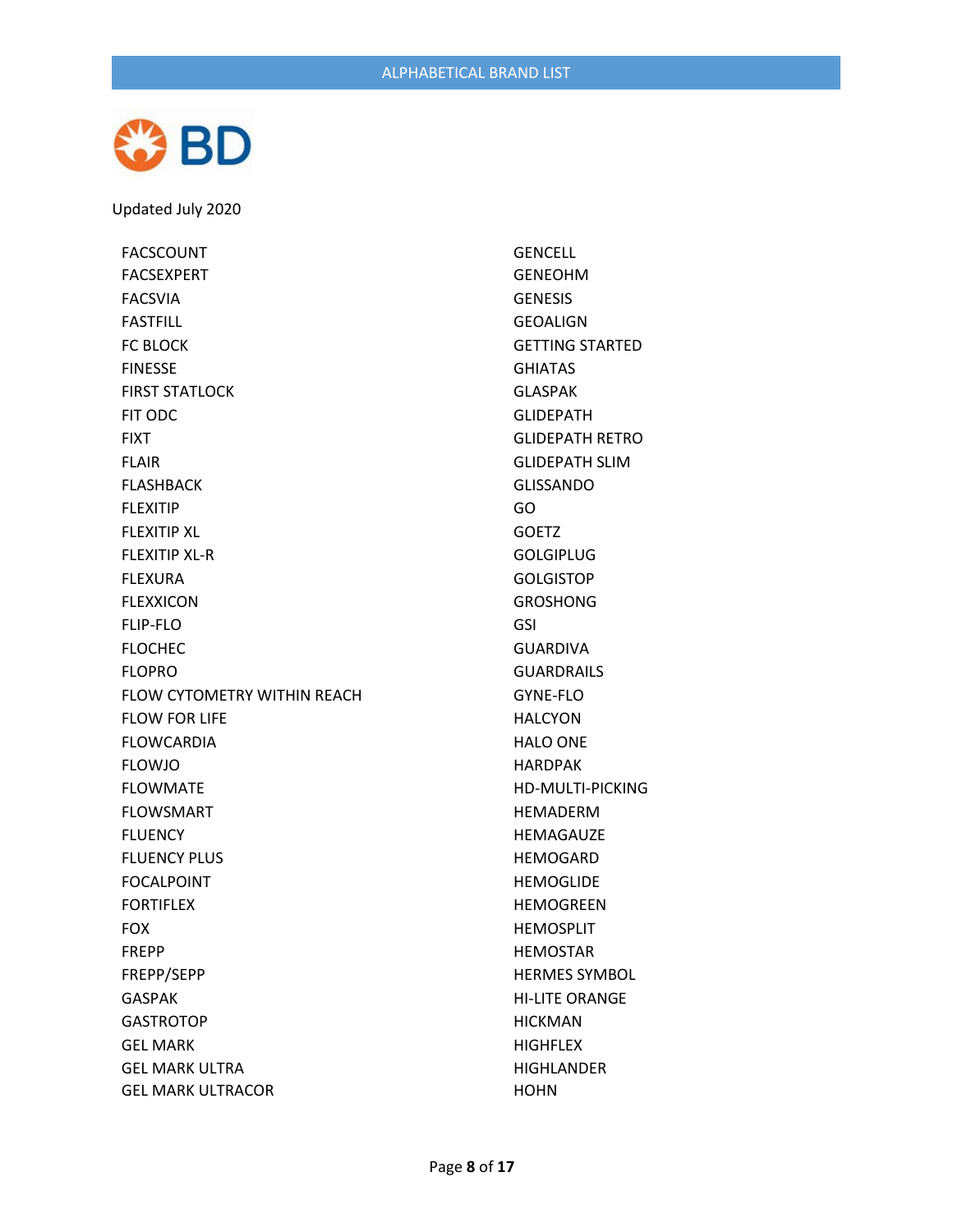

HORIZON HUBER PLUS HYDRO-GLIDE HYDRO-SURG HYDROFLEX HYDROSIL HYDROSIL GO HYDROSIL GRIPPER HYDROSTAT HYGIENE 1 HYPAK HYPAK SCF HYPOINT I.M 23 I.V 20 I.V 22 I'M A RESISTANCE FIGHTER IDI MRSA IDI-STREP B IMAGA IMED IMPRA IMPRA CARBOFLO IMPRESS IN CELEBRATION OF HER INCISIV INDISPENSIBLE TO HUMAN HEALTH INFLUX INLAY INLAY OPTIMA INNOVA INOQULA INSPIRON INSTAFLASH INSTRA-LUBE INSYTE INSYTE AUTOGUARD

INSYTE-A INSYTE-N INSYTE-W INTEGRA INTERGLIDE INTIMA INTREPIDE IPROLOG ISIALYS ISOVITALEX IVAC IVMAX JAMSHIDI JAMSHIDI EVOLVE JERIPAK JET-LYSE KEOFEED KIESTRA KIESTRA LAB AUTOMATION UMBRELLA KIESTRA OPTIS KIESTRA, IT'S STEP BY STEP LAB INTEGRATION KIESTRA, IT'S THE SAMPLE THAT MOVES! KIPPMED KOMBISTENT KROSSLOCK KUGEL LABNOTES LACTINEX LAPROCARE LAPROCATH LEAH LEONARD LEUCOGATE LIBERATOR MEDICAL LIBERATOR MEDICAL SUPPLY LIFEMED LIFESTAR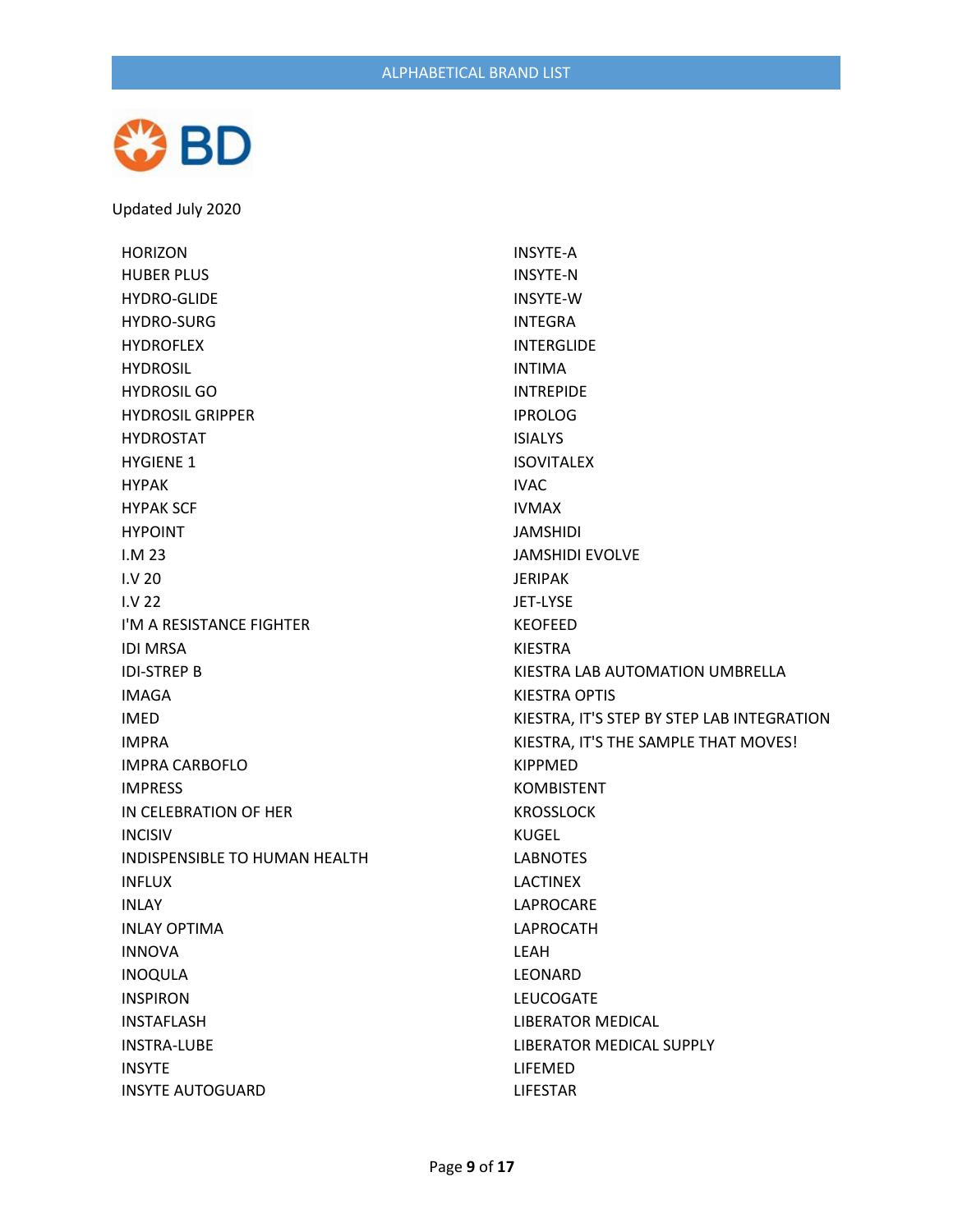

LIFESTENT LIFESTENT TURBO LIFESTENT VALEO LIFESTREAM LIFTLOC LIQUI/DRY LIQUIDRY LITEPAC LITREPAK LO-DOSE LOMA VISTA LOVE YOUR LIMBS LTX LUBRI-SIL LUBRICATH LUBRICATH EVO LUBRIGUARD LUBRITECT LUER-LOK LUER-LOK SLIP LUER-LOK TIP LUER-SLIP TIP LUMINEXX LUTONIX M.R.I. MACRO-VUE MAGIC 3 MAGIC3 GO MAGNI-GUIDE MAGNUM MAKING SAFETY SAFER MALDITOFA MARQUEE MATH MATREX PROVEN PATHWAYS FOR ENHANCED CARE MAX 30

MAX-CORE MAX.CORE MAXCORE MAXGUARD MAXIMUS MAXPLUS MAXPLUS CLEAR MAXZERO MCKINLEY T34 MEDAFOR MEDEGEN MEDI-AIRE MEDI-FLEX MEDICON SYMBOL MEDIGUARD MEDITERMINAL MEDIVANCE MEDLEY MEDMINED MEDSTATION MEDSYSTEM III MEIOSIS MGIT MICRO BONDED MICRO DIAMOND JAW MICRO-FINE MICRO-FINE III MICRO-FINE NANO MICRO-FINE ULTRA MICROEZ MICROFIN MICROGARD MICROLANCE MICROLANCE I.M 23 MICROLANCE I.V 20 MICROMEDICAL MICROSHEATH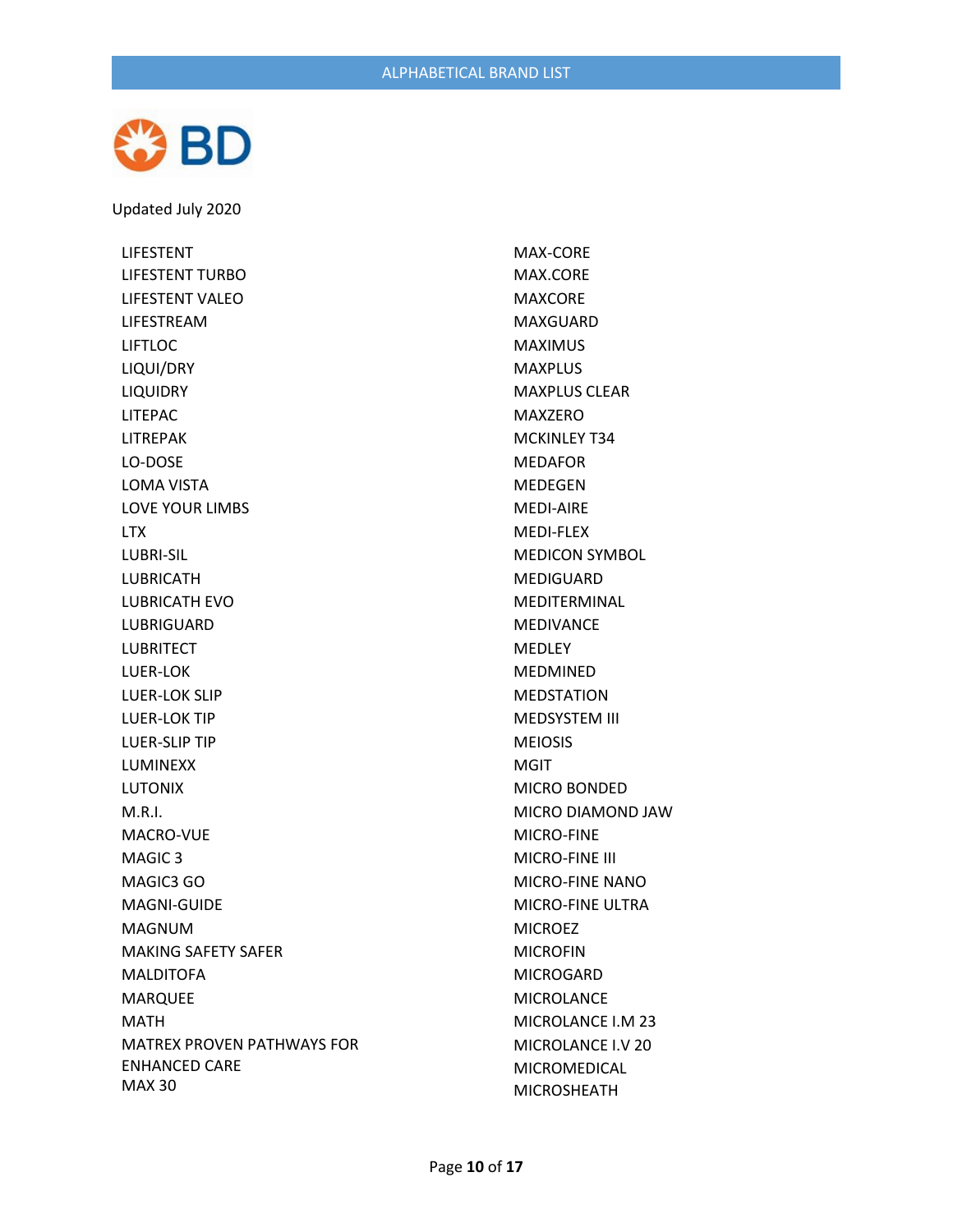

MICROTAINER MID CATH MINICATH MINILOC MISSION **MONOPTY** MONOVIAL **MOXY** MPD MPH MRI MUELLER MIRROR MULTI-FLO MULTI-PICKING MULTIFIT MY PICC MYCOPREP MYCOSLIDE MYCOTUBE MYPICK NA/LE NAC NAC PLUS NANO NAP GUARD NATURAL CARE **NAUTILUS** NAUTILUS DELTA NAVARRE NAVIGATOR NBIH NEOFEED NEOFLON NEOMEND NEOPATH NEOSYTE NEPHROPUR

NEXIVA NEZHAT-DORSEY NIAGARA NIAGARA SLIM-CATH NICORE NIMBUS NOVASPHERES NUESTRO COMPROMISO ES SU SEGURIDAD NYDEX ODON DEVICE ONCOLOGYSTATION ONE MT ONE VALVE. ONE PICC ONFLEX OPTEIA OPTI-FLO OPTIFIX OPTIFLO ORALPAK OSTY-CUT **OSTYCUT** PANTA PAPNET PASCO PAXGENE PC-1 PCAM PEDS PLUS PENJECTOR PENTAPOINT PER-Q-CATH PERFIX PERFORMANCE REDEFINED PERFORMAXX PERFUSOR PERISAFE PERITX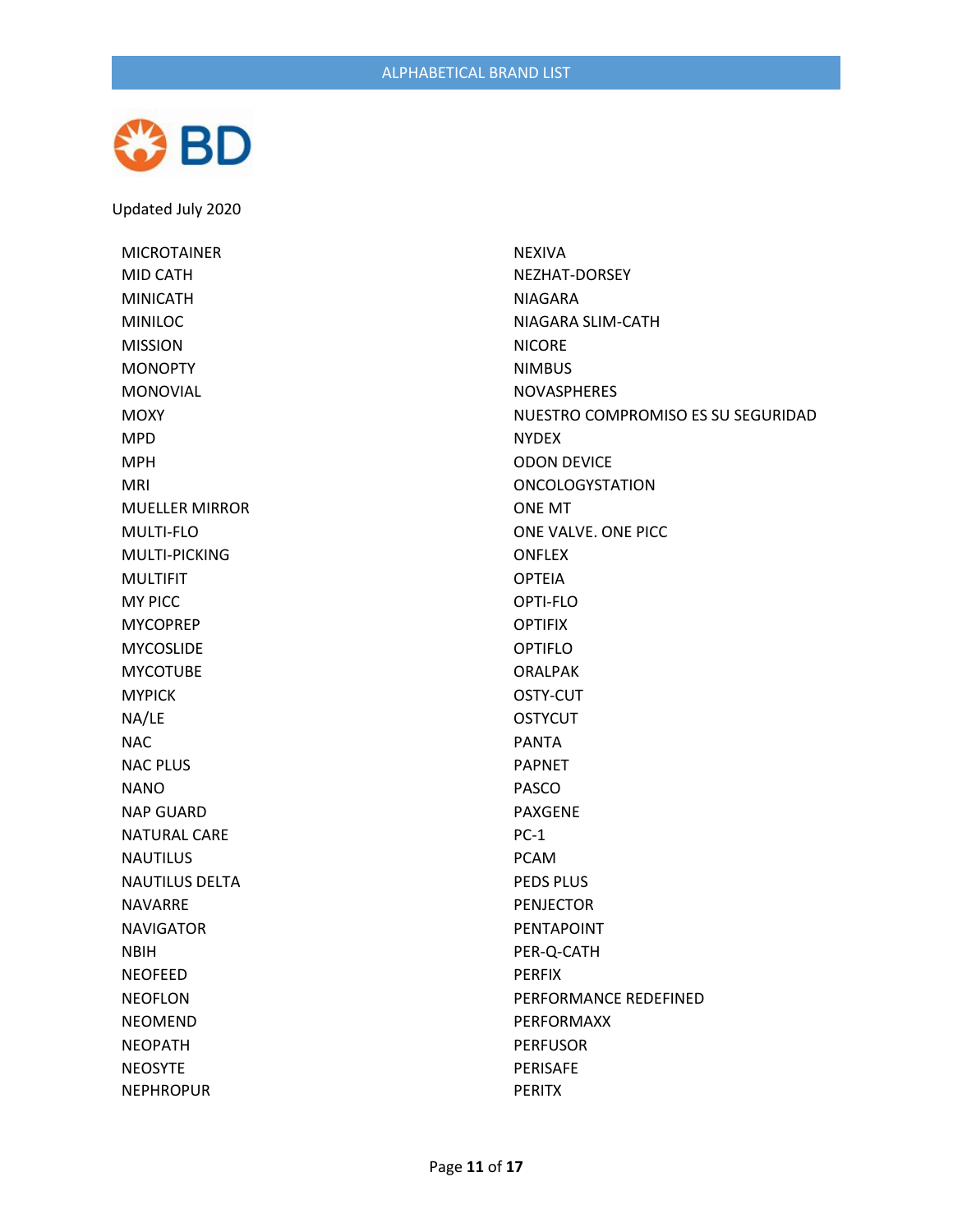

PERM/WASH PERMAFIX PERSIST PERSONAL CATHETER PHARM LYSE PHARMINGEN PHARMOPACK PHASEAL PHASIX PHLEBOTOMY FEUD PHOENIX PINPOINT PLASTICAT PLASTIPAK PLASTISET PLEURX PNEUMOSLIDE POLYSOFT PONSKY PONSKY-GAUDERER POP POP-ON PORT-A-CUL PORTER POSIFLUSH POWER OF ONE POWER TRIALYSIS POWERFLOW POWERGLIDE POWERGROSHONG POWERHICKMAN POWERHOHN POWERLINE POWERLOC POWERME POWERMI POWERPICC

POWERPICC PROVENA POWERPICC SOLO POWERPORT PPT PREANALYTIX PRECISIONGLIDE PRECISIONPASS PREPMATE PREPSTAIN PRESCRIPTION XPRESS PRESET PRESTO PREVAIL PREVAIL-FX PREVENT PRIMAFILL PRIME SAVER PRIME-SAVER PROCEDUREROLLER PROCEDURESTOCK PROCEEDA PROEX PROGEL PROGEL PLATINUM PROGEL-AB PROGEL-CV PROLINK PROLOG PRONTO PROSEED PROSERIES PROSTEP PROSYS PROTECTS THOSE WHO CARE PROVEN PATHWAYS FOR ENHANCED CARE PROVENA PROXIS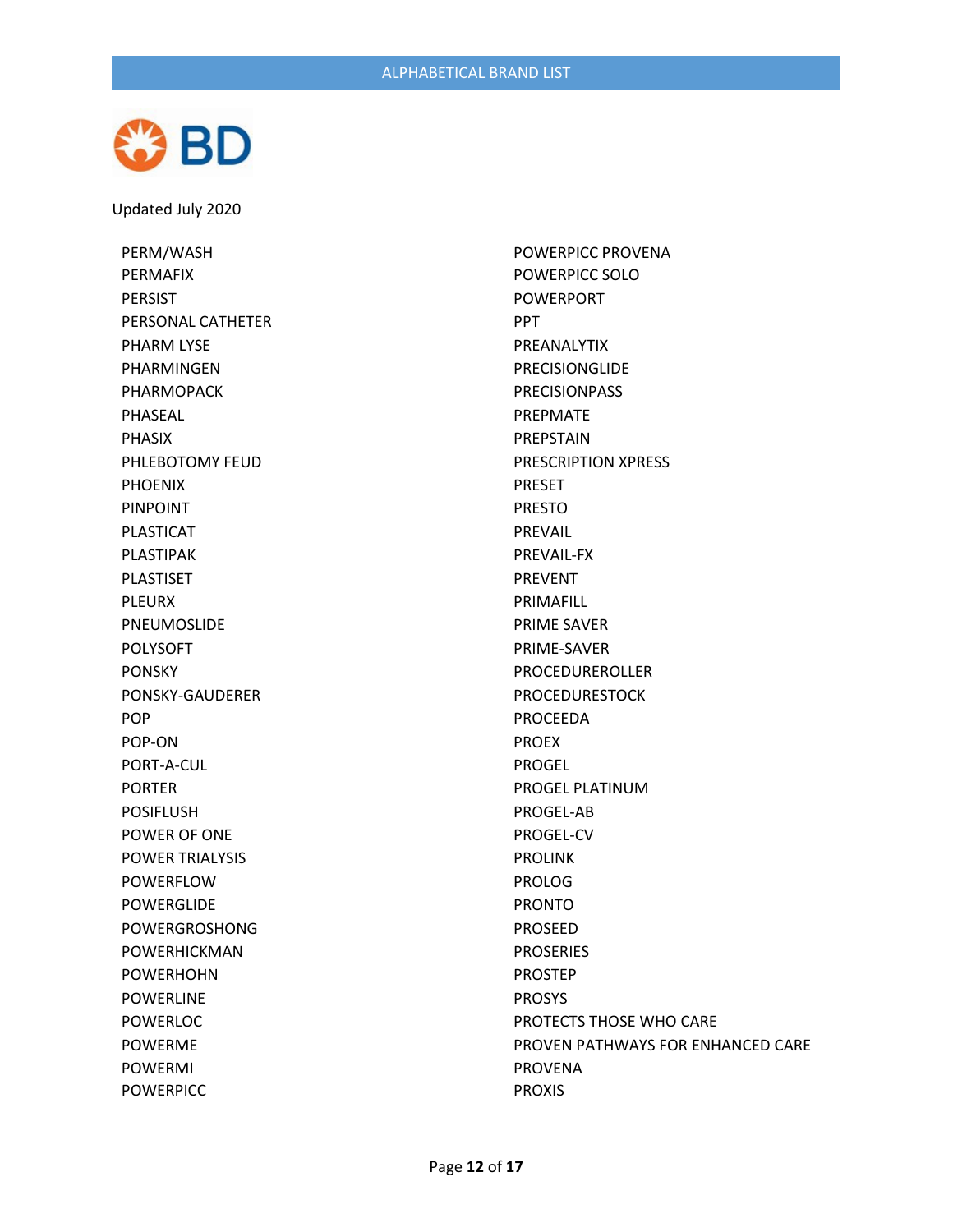

PST PUNZOSET PVC PURE CONNECTOR PUREFILL PUREHUB PUREWICK PUROFLEX PUZZLE PYXIS PYXIS CIISAFE PYXIS MEDSTATION PYXIS ONCOLOGYSTATION PYXIS PHARMOCODE PYXIS PHARMOPACK PYXIS PROCEDUREROLLER PYXIS PROCEDURESTOCK PYXIS SPECIALTYSTATION PYXIS SUPPLYROLLER Q-SYTE Q-SYTE LUER QUAD-FLEX QUANTABRITE QUANTIBRITE QUICK BEND QUICK BLOOD CRIT QUICKLINK QUIKHEEL RADPICC RADSTIC RAMIREZ READA READYFILL READYLINK READYMED READYMED LOGO RECOLPAK RECON

RECONIX RECOVERY RECOVERY CONE REEKROSS RELIANCE XK RELIASHEATH RELIAVAC RESTORIT RETICCOUNT RETRO REUSE LOCKED INFECTION STOPPED LOGO RFSCAN RIBOQUANT **RIGHTBORE** RITECATH RIVAL ROCHESTER MEDICAL RODAC ROSE ROSENBLATT ROTAREX ROWA ROWA ASK ROWA BASIC ROWA DOSE ROWA DUPLO ROWA EXTENT ROWA IRIS ROWA LABEL ROWA PHOTON ROWA SELECT ROWA SMART ROWA TOPSPEED ROWA VCLOUD ROWA VMAX ROWA VMOTION ROWA VPOINT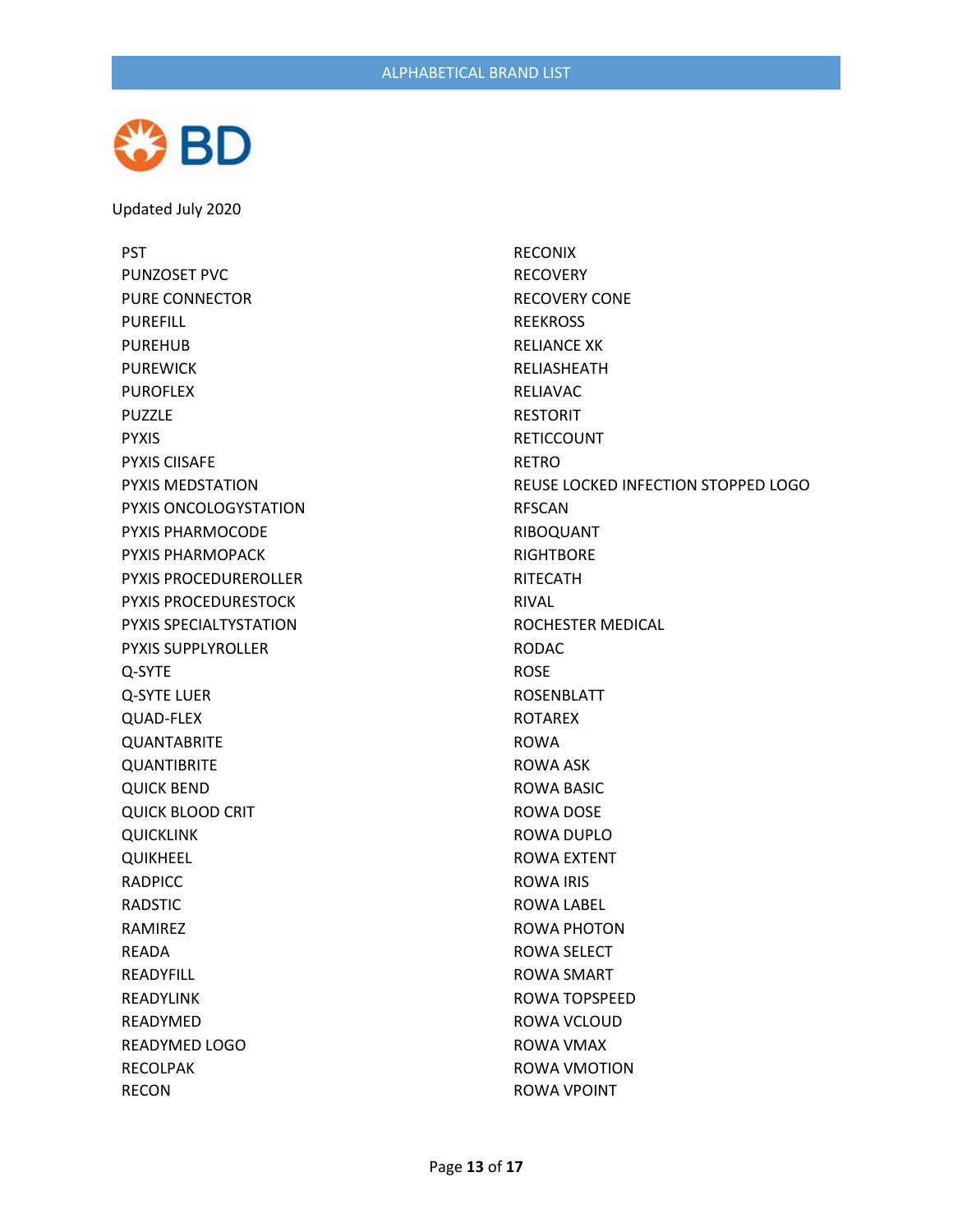

RPR RST RUBASCAN S-LOK S.P.I.R.I.T. SAF-T E-Z SET SAF-T-CATH SAF-T-INTIMA SAFE STEP SAFE-CLIP SAFE-I SAFE-T-CENTESIS SAFELON SAFESTART SAFESTEP SAFETY SYRINGES, INC SAFETY-LOK SAFETYGLIDE SAFONDE SALUTE SALVO SAUVAGE **SCEPTOR** SCF SCIENCE BEHIND OUTCOMES SCRIPT-EASY SCRUB CARE SCRUB TEAL SEAL-EASE **SECURELOC** SECURIS SEDISCAN SEDISYSTEM SEDITAINER SEEKER SEGURIPAK SELEC-TIP

SELECT-TIP SELENITE-F SENOMARK SENORX SENOSONIX SENSI-DISC SENSI-DISCS SENSICA SENSICLIP SENTRINEX **SENTRY** SEPRAMESH SEQGEQ SERVING THE FRONTLINES OF CANADIAN HEALTH CARE SHADOW-LINE SHERLOCK SHERLOCK 3CG SHPI WITH HERMES SYMBOL SIDEKICK SIGNAL SIGNATURE EDITION SILENT OCCLUSION AWARENESS & RESPONSE SILICATH SILIQUE SILKENFLEX SILKOKONDOM SILX SIMON NITINOL SIMON NITINOL FILTER SIMPLY ADVANCED SIMPULSE SIMULSTAT SIMULTEST SIMULTROPIN SITE SAVER SITE-RITE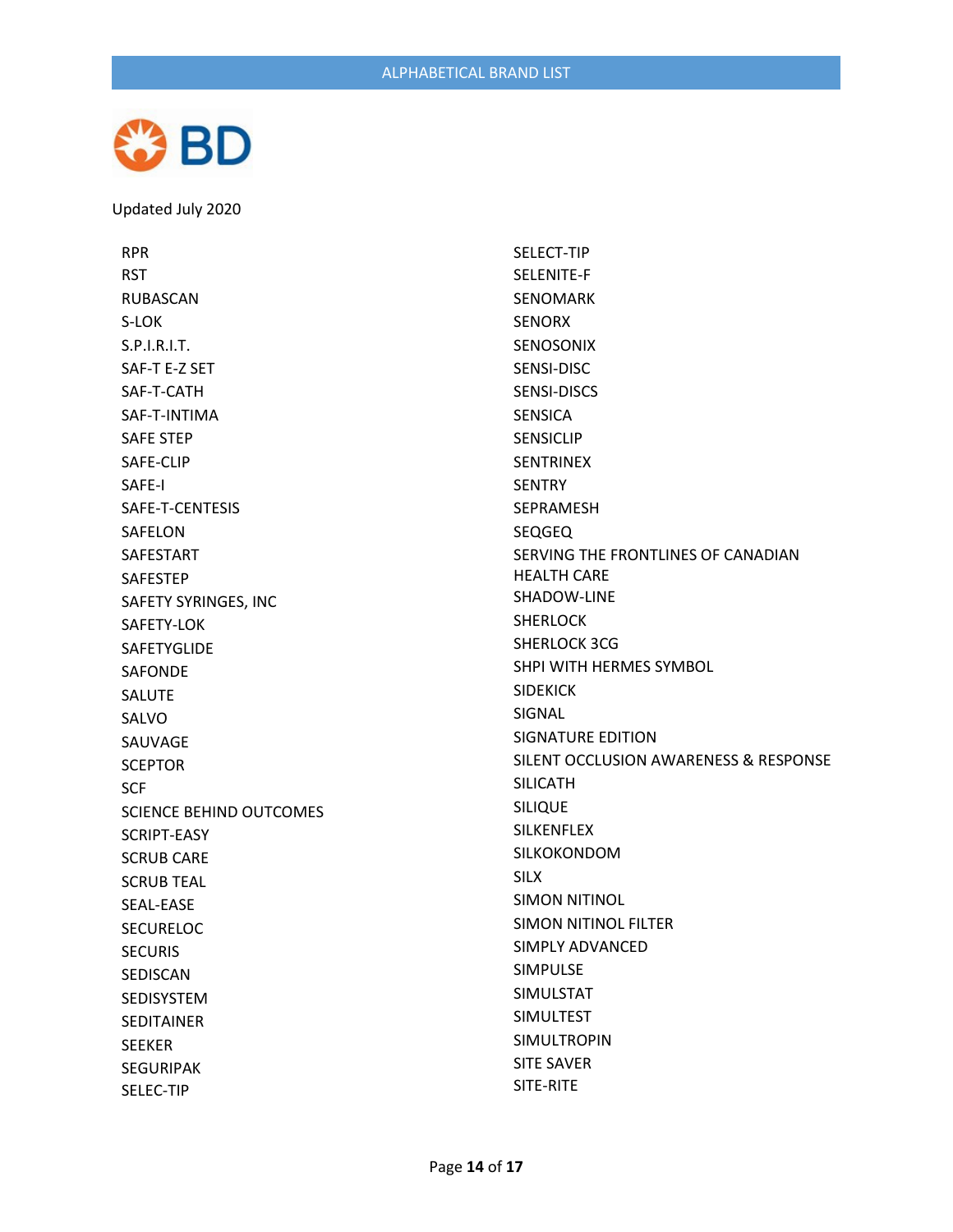

SITE-RITE HALCYON SITE-RITE PREVUE SITE-SCRUB SITE~RITE (WAVY HYPHEN) SITE~RITE VISION (WAVY HYPHEN) SITERITE SKYLITE SLIM-CATH SLIMPORT SMARTFLOW SMARTSITE SMARTSLIP SMOKEVAC SNF/SL SNOWDEN-PENCER SOAR SILENT OCCLUSION AWARENESS & RESPONSE SOFT-CELL SOFTPEG SOLO SOLO FLEX SOLO PLUS SOLO+ SOLOMED SOLOSHOT SOLUS SORBAFIX SORBAFLEX SORTERA SOURCECAP SOURCELINK SPECIAL CARE SPERMATEX SPINALGESIC SPIREXX SPIRIT SPRAY-CYTE

SPRAYGUARD ST SLIP TIP STACKER STAPHYLOSLIDE STAR (COMPOSITE) STAR FLOW STARCHMARK **STATLOCK** STAYING ON TARGET STENTLOC STERIFILL STICK WITH US STRATANF STRATEGIC ACCESS SOLUTIONS **STRAUB** STRAUB MEDICAL STRENGTH REDEFINED STRUXURE SUB2 SUPPLYROLLER SUPPLYSTATION SUPRASHIELD SURE-GRIP SURE-POINT SURECUFF SUREPATH SUREPATH DUALDETECT SURESTEP SURETRANS **SWIFTCLICK** SWITCH-BLADE SWUBE SYNAPSE T-COAT T34 TAKA TAXO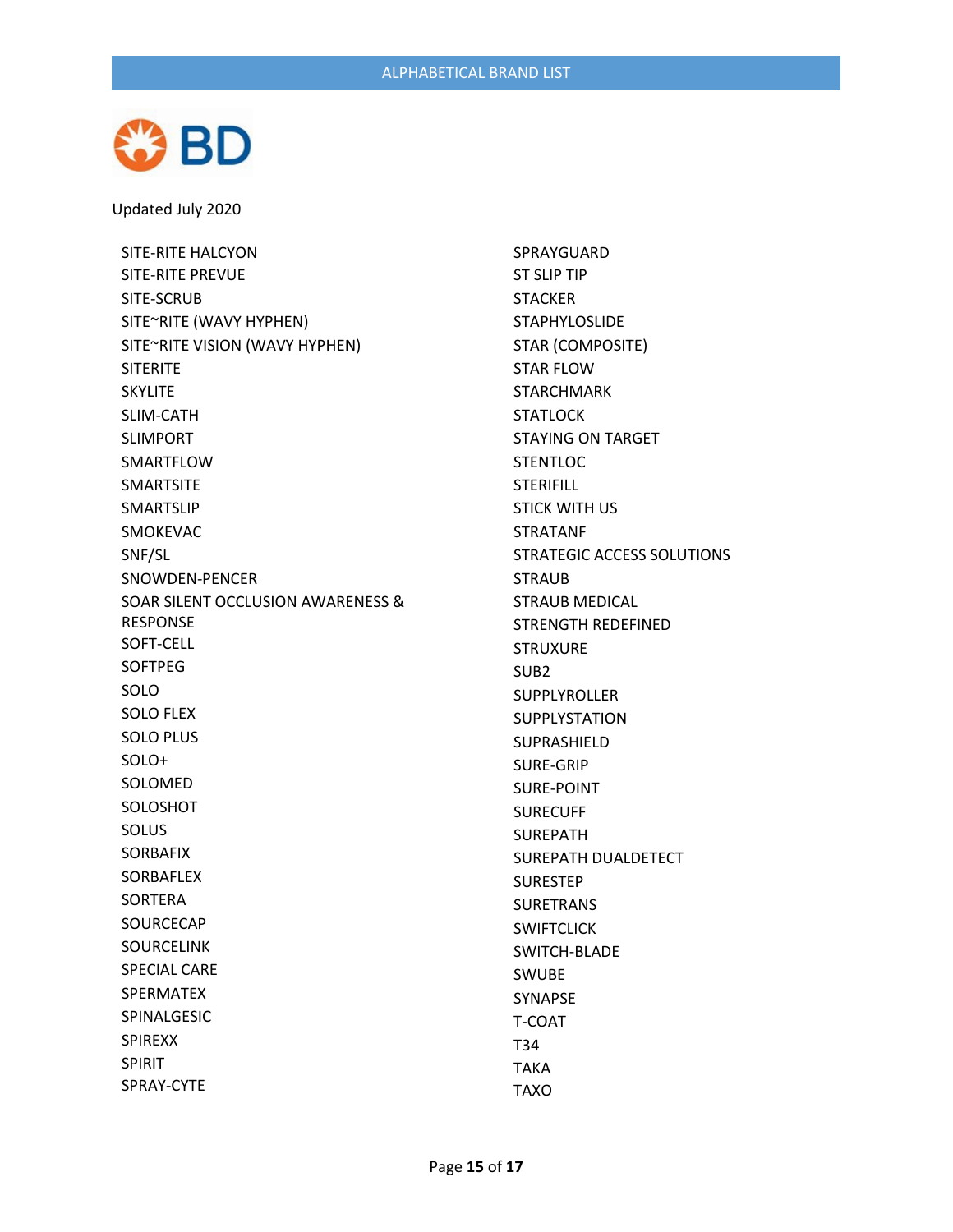

TBL TECHTALK TEMP PLUS TEXIUM THE NATURAL CATHETER THE NEW GOLD STANDARD THE POWER OF PURPLE THERMOTHANE THINK TWICE. USE ONCE. THINLINE TIGERTAIL TIMELESS PERFORMANCE TM- MX TO TOPSPEED **TOUCHLESS** TRANSFIX TRANSFORMING PATIENT CARE TRAUMADEX TRI-PAK TRIALYSIS TRIDYNE TRIFUSION TRIGGER TRIPATH TRIPATH IMAGING TRU-CUT TRU-SECURE **TRUE TRUGUIDE** TRULOQ **TRYPTICASE** TURBO TEMP TWIRL **TWISTLOCK** U-NITE ULTRA-FINE

ULTRACLIP ULTRACOR ULTRADEX ULTRAFLEX ULTRAFOAM ULTRASAFE ULTRASAFE PASSIVE ULTRASAFE PLUS ULTRASCORE ULTRATOUCH ULTRAVERSE ULTRAWIRE ULTREX UNI-LANCE UNI-PAC UNIJECT UNIPAK UNIVIA UNOPETTE URILOCK URIMETER URIPLAN URISAC URISLEEVE URISTAND URO BAG UROFORCE UROS UROSHEATH UROSOFT UROTUBE USHER UVIBAN V. MUELLER VAC-U-TEST VACCESS VACORA